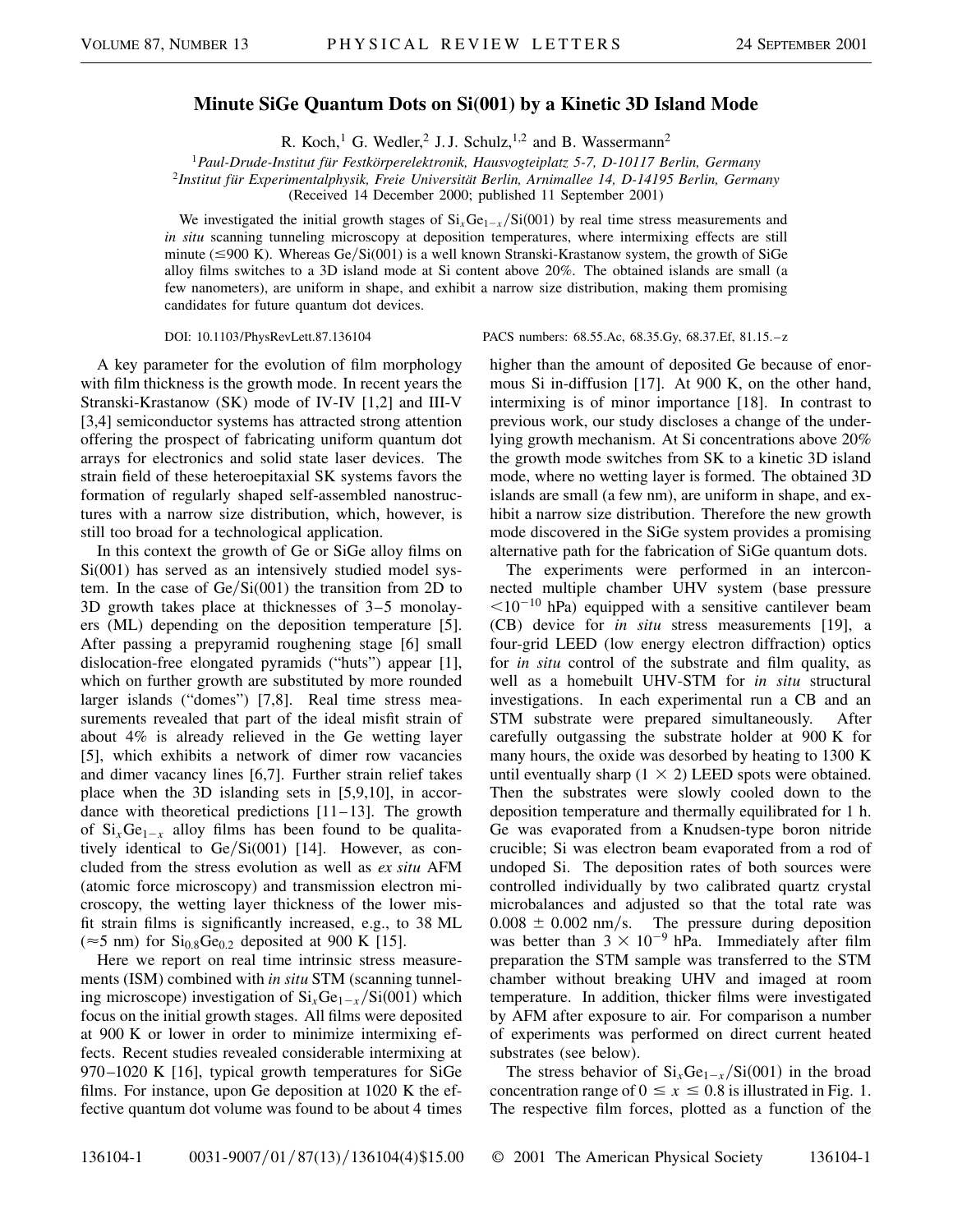

FIG. 1. Film forces (i.e., integral forces in films of unit width) measured in real time during the deposition of various  $Si_xGe_{1-x}$ films onto  $Si(001)$  at 900 K.

average  $Si_xGe_{1-x}$  thickness in Fig. 1, were measured in real time during deposition. To facilitate comparison we also included the force curve of pure Ge from Ref. [5]. By the term "film force" we denote the total force *F* acting in a film of unit width  $[N/m]$  (i.e., analogous to the definition of surface stress). The average stress is obtained as usual by dividing the normalized force by the film thickness. Accordingly, the slope of the force curves corresponds to the instantaneous film stress.

Comparison of the upper and lower diagrams of Fig. 1 reveals that the stress evolution of  $Si_xGe_{1-x}/Si(001)$  is highly sensitive to the Si content. At low Si concentrations  $(<20\%)$  the shape of the force curves is consistent with the SK mode. As discussed in detail in Ref. [5] a steep increase of compressive force is observed initially, i.e., during growth of the wetting layer (*stress regime I* in [5]); when the 3D islanding sets in, the film forces increase with a smaller slope due to the partial strain relief in isolated clusters (*stress regime II* in [5]). In the case of pure Ge the wetting layer is about 0.8 nm thick ( $\approx$  5.5 ML); its stress of 2.6 GPa ( $\sigma_{\text{exp}}^{\text{I}}$  in Table I) is only half of the theoretical misfit stress at  $900 \text{ K}$  (5.2 GPa) due to partial strain relief by dimer and dimer row vacancies (see discussion above). The 3D islanding reduces the instantaneous stress further to 0.9 GPa ( $\sigma_{\text{exp}}^{\text{II}}$  in Table I) corresponding to a total strain relief of more than 80%. Up to Si concentrations of 14%, the stress behavior remains qualitatively the same. Quantitatively, the wetting layer stress at 14% is slightly reduced to 2.0 GPa, and the wetting layer thickness has increased to 1.3 nm. It is noteworthy that the latter value compares well with the critical layer thickness of 1.1 nm predicted by



| $Si_xGe_{1-x}$                        | 900 K<br>$\epsilon_0$ | $-900K$<br>$E_{\text{bias}}$<br>(GPa) | 900 K<br>$\sigma_0$<br>(GPa) | $\sigma_{\exp}^1$<br>(GPa) | $\sigma^\mathrm{II}_\mathrm{exp}$<br>(GPa) |
|---------------------------------------|-----------------------|---------------------------------------|------------------------------|----------------------------|--------------------------------------------|
| Ge                                    | 0.042                 | 123                                   | 5.2                          | 2.6                        | 0.9                                        |
| Si <sub>0.14</sub> Ge <sub>0.86</sub> | 0.036                 | 129                                   | 4.6                          | 2.0                        | 0.3                                        |
| $Si_{0.17}Ge_{0.83}$                  | 0.035                 | 130                                   | 4.5                          | 0.8                        | 0.2                                        |
| $Si_{0.58}Ge_{0.42}$                  | 0.018                 | 148                                   | 2.7                          | 0.7                        | 1.1                                        |
| Si <sub>0.80</sub> Ge <sub>0.20</sub> | 0.009                 | 158                                   | 1.3                          | $\sim$ 0                   | 1.1                                        |
| Si                                    |                       | 167                                   | 0                            | 0                          | .                                          |

theory for dislocation insertion into  $Si<sub>0.14</sub>Ge<sub>0.86</sub>$  films [20]. Surprisingly, a further slight increase of the Si concentration to 17% leads to a nearly complete disappearance of stress. While  $\sigma_{\text{exp}}^{\text{I}}$  has decreased to 0.8 GPa corresponding to a strain relief of more than 85%, no further strain is transmitted in regime II.

At Si concentrations above 20% a fundamental change in the stress behavior is observed. The stress in regime I is very small with values of  $\sigma_{\exp}^I < 0.8$  GPa. In regime II, on the other hand, the stress increases assuming values that are significantly larger than  $\sigma_{\text{exp}}^{\text{I}}$ ; for instance,  $\sigma_{\text{exp}}^{\text{II}}$  of the  $Si<sub>0.80</sub>Ge<sub>0.20</sub>$  film matches almost the theoretical misfit stress of 1.3 GPa. Note that the average stress of thicker SiGe films even exceeds the stress of high misfit Ge/Si(001). Particularly the latter finding, i.e.,  $\sigma_{\text{exp}}^{\text{II}}$ exceeding  $\sigma_{\text{exp}}^{\text{I}}$ , is indeed astonishing and in clear contradiction to a  $\overrightarrow{SK}$  mode. According to theory [11–13] the 2D/3D transition of SK mode proceeds in order to reduce elastic energy; it is therefore necessarily accompanied by strain relief and thus a decrease of the instantaneous stress (i.e.,  $\sigma_{\exp}^{\text{II}} < \sigma_{\exp}^{\text{I}}$ ).

Further insight is provided by our *in situ* STM investigations of the  $Si<sub>0.60</sub>Ge<sub>0.40</sub>$  and  $Si<sub>0.80</sub>Ge<sub>0.20</sub>$  films. The large scale top views of Fig. 2 reveal that both films consist of 3D islands even at the low mean thickness of 1 nm. The



FIG. 2.  $250 \times 250$  nm<sup>2</sup> STM top view of 1 nm thick films of (a)  $Si<sub>0.60</sub>Ge<sub>0.40</sub>$  and (b)  $Si<sub>0.80</sub>Ge<sub>0.20</sub>$ ; in (b) subsequent terraces of the substrate can be recognized (marked by arrows). Insets show areas of  $32 \times 32$  nm<sup>2</sup>.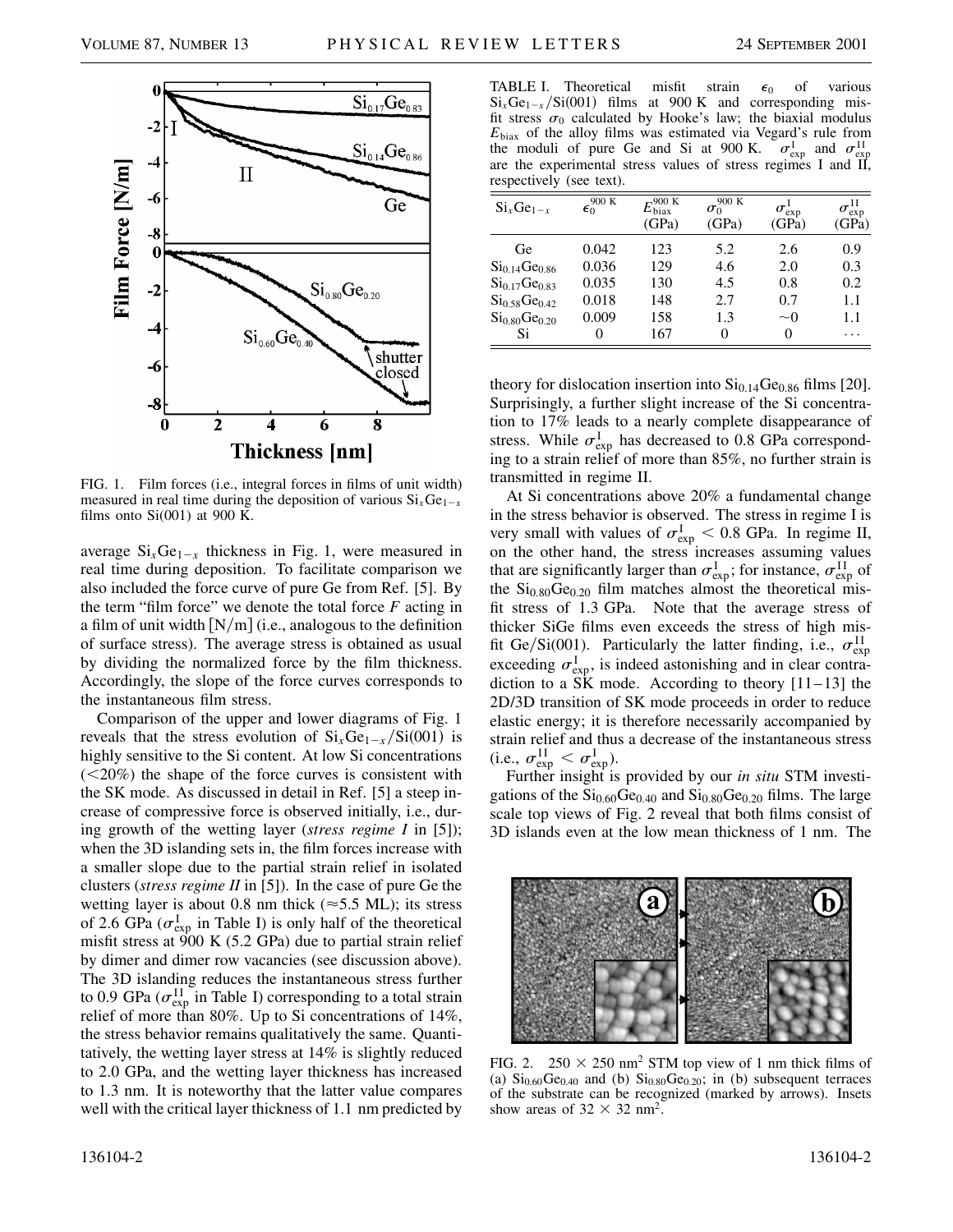average island diameter is about 5 nm; the island height ranges from 1.5 to 2.5 nm. The total island volume determined from the STM images yields a mean film thickness of  $1.3 \pm 0.4$  nm. Because of tip convolution effects, which are enhanced by narrow island separation, the STM certainly overestimates the island volume. Nevertheless, our *in situ* STM results clearly point to a wetting layer well below 1 nm, exhibiting a maximum thickness of 1–2 ML. A possible wetting layer therefore is orders of magnitude thinner than the critical layers for misfit dislocations of  $Si<sub>0.60</sub>Ge<sub>0.40</sub>$  and  $Si<sub>0.80</sub>Ge<sub>0.20</sub>$  films with thicknesses of 11 and 110 nm, respectively [20], and even thinner than that of pure Ge films. In conjunction with the stress results the structural information obtained by STM provides strong evidence that the growth mode of SiGe films changes from SK mode to a 3D island mode at higher Si contents. The absence of a wetting layer explains the low stress values observed in regime I, where the immediate nucleation of 3D islands is responsible for an efficient relief of the misfit strain. Both films of Fig. 2 are already close to percolation, which takes place at thicknesses not higher than 2–3 nm. When the 3D islands merge, most of the misfit strain is recovered; obviously the island size at percolation is too small to favor insertion of misfit dislocations (ideal separation for  $\epsilon_0 = 1\%$ :  $\approx 40$  nm). *In situ* STM and *ex situ* AFM investigations of thicker films (not shown here) exhibit the typical morphology of postpercolation films, characterized by a broad continuous layer with a root mean square roughness of 2–3 nm.

Finally, it is worth discussing the size distribution of the SiGe islands in more detail. Statistical analysis of the STM images reveals an average island diameter of 5.5  $\pm$ 0.94 nm and  $4.6 \pm 0.86$  nm, respectively (Fig. 3), which is about 2 orders of magnitude smaller than the quantum dots obtained at 1030 K [21]. The island size distribution is very narrow both compared with islands obtained by the thermodynamic Volmer-Weber mode [22] and also with regard to  $Ge/Si(001)$ , where the coexistence of elongated huts and domes gives rise to a double-peaked size distribution [23]. Postdeposition annealing as well as variation of the film thickness may further improve island uniformity.

How can we understand this unexpected switch of the growth mode, which at first sight even seems to be contradictory to previous studies? The main difference to previous work certainly is the procedure of the substrate preparation. Commonly the  $Si(001)(1 \times 2)$  surface is prepared by direct current heating with the oxide being removed by a short flash to 1500–1600 K. The cantilever beam substrates of the present study (and for comparison also the free-standing STM substrates) were radiatively heated from the backside to about 1300 K—a temperature regime where carbide formation is critical. In order to rule out carbon contaminations to affect nucleation [24] we performed a series of supplementary STM investigations on direct current heated samples. Figure 4a shows a conventionally prepared Si(001) surface that is characterized by



FIG. 3. Size distribution of the 1 nm thick films of (a)  $Si<sub>0.60</sub>Ge<sub>0.40</sub>$  and (b)  $Si<sub>0.80</sub>Ge<sub>0.20</sub>$ ; the superimposed solid lines are Gaussian fits.

extended nearly perfectly  $(1 \times 2)$  reconstructed terraces (Fig. 4b). After deposition of 1 nm  $\text{Si}_{0.70}\text{Ge}_{0.30}$  at 900 K (Fig. 4c) the surface still exhibits extended flat terraces patterned by  $(2 \times n)$  trenches analogous to pure Ge films [7], thus pointing to film growth proceeding by the SK mode. For substrate preparation at lower temperatures we started from chemically etched, Shiraki-type Si(001) substrates to avoid carbon contamination. On the substrates used here (known as SPM samples) thin passivating oxide layer is prepared by a final etching treatment in a solution of  $H_2SO_4/H_2O_2$  (4:1, 90 °C, 10 min) [25] yielding oxygen desorption temperatures of only 900–1000 K. Figures 4d and 4e show a sample heated for 1 h at 970 K at a pressure of  $(2-3) \times 10^{-10}$  hPa. Compared to the only few missing



FIG. 4. (a)  $60 \times 60$  nm<sup>2</sup> STM top view of a conventionally prepared Si(001) sample; (b) higher magnification image; (c)  $73 \times 96$  nm<sup>2</sup> top view after deposition of 1 nm  $Si<sub>0.70</sub>Ge<sub>0.30</sub>$ . (d)  $60 \times 60$  nm<sup>2</sup> STM top view of a Shiraki-type Si(001) sample (see text); (e) higher magnification image; (f) 33  $\times$  44 nm<sup>2</sup> top view after deposition of 1 nm Si<sub>0.70</sub>Ge<sub>0.30</sub>.